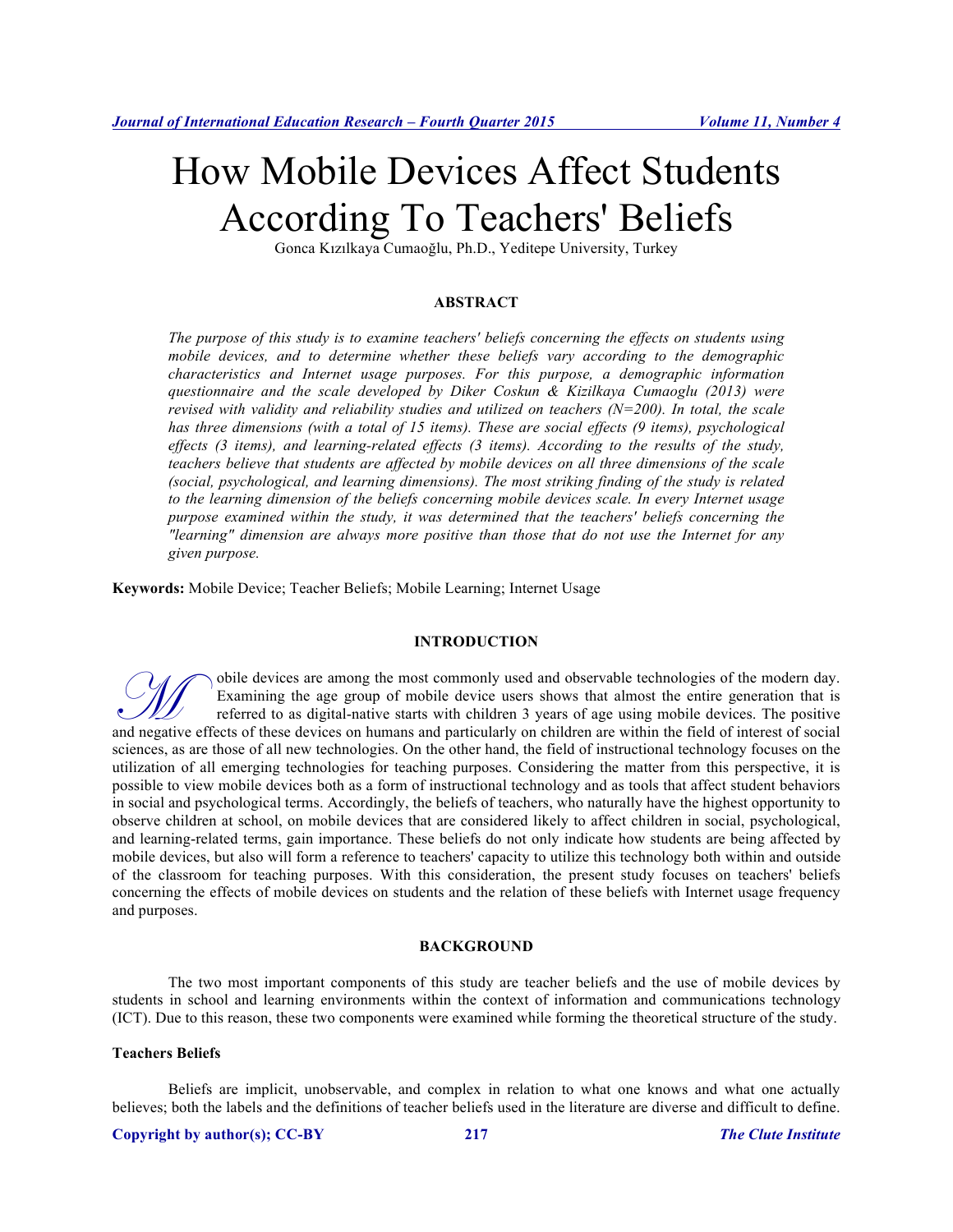However, specific ideas from a substantive body of knowledge about teacher beliefs are evident to help us to understand and deal effectively with the complexity of beliefs (Prestridge, 2012). It is known that teacher beliefs affect teachers' identities and teaching implementations (Clark & Peterson, 1986; Fang, 1996; Kagan, 1992; Kane, Sandretto, & Heath, 2002; Pajares, 1992; Prawat, 1992; Zeichner & Tabachnick, 1985, as cited in Hermans et al, 2008). For this purpose, the literature includes many scale-development studies intended to determine teacher beliefs. A portion of them are encountering the beliefs on the utilization and acceptance of instructional technologies (Lumpe & Champers, 2001; Brush, Glazewski & Hew, 2008). Measuring and attempting to understand teacher beliefs will not only be useful in regulating teaching implementations, but will also help in forming teachers' education. Indeed, Fullan's (1982, 1991, 2000) theory of school change also emphasizes that the alteration of mindsets, such as pedagogical assumptions, values, and beliefs, is a key factor to any educational change effort (as cited in Papanastasiou & Angeli, 2008).

One of the important aspects of educational change that takes place in the school is ICT integration into classroom environment. It was determined that belief is one of the seven factors that best explain teachers' predictive power concerning ICT integration processes (Kaya & Usluel, 2011). As a matter of fact, teachers' beliefs being one of the most important factors related to the use of technology in the classroom is a point supported also by several studies (Blackwell et al., 2013; Chen, 2008; Drent & Meelissen, 2008). Researchers have also reported that failed ICT integration attempts did not take teachers' beliefs, attitudes, and skills into consideration (Cuban, 2000; Becker & Ravitz, 1999; Bosch & Cardinale, 1993; Brush, 1998; Darling-Hammond, 1990; Ely, 1995; Hunt & Bohlin, 1995, as cited in Papanastasiou & Angeli, 2008). In this sense, teachers' beliefs concerning the effects of mobile device usage on social, psychological, and learning-related effects is important both in terms of ICT integration in classroom and in terms of the policies to be implemented in training teachers.

#### **Mobile Devices for Learning**

Druin (2009) states that the children of the present generation, whom we refer to as I-children, can easily adapt to and manipulate all type of new technology and screen-based design. However, the educational needs, skills and interests of these "I-children", who have a high capacity to adapt themselves to new technologies, differ. Therefore, while it is essential to ensure that these needs are met and educational environments are regulated accordingly, the social and psychological effects of the new technologies must also be taken into consideration. Among these technologies, mobile devices are those that are most convenient to use in the classroom and in personal life. As a matter of fact, mobile devices seem to be capable of solving the dilemma between the classroom and the computer laboratory by enabling students to participate in both physical and virtual learning activities (Liu et al. 2003). With the same perspective, Rossing, Miller, Cecil & Stamper (2012) define mobile learning as "the efficient and effective use of wireless and digital devices and technologies to enhance learners' individual outcomes during participation in learning activities."

There have been many studies on the probable effects of mobile devices in school and on learning, and their roles and effects within the teaching-learning process (Chen & Katz, 2009; Yang, 2012; Hoadley, 2009; Ching, Shuler, Lewis & Levine, 2009; Uzunboylu & Ozdamli, 2011; Cheon, Lee, Croocs & Song, 2012; Sung & Mayer, 2012). Several studies have also reported that mobile learning positively contributes to student success (De-Marcos et al. 2010; Hwang, Wu & Ke, 2011; Şad & Akdağ, 2010). It is considered that also the use of mobile devices outside the classroom is helpful for learning (Jacobijn Sandberg, Marinus Maris & Kaspar de Geus, 2011). Through mobile devices, students create their own learning network and carry out messaging and social network activities with their friends and teachers (Field, 2005). In addition, it was observed that teachers positively utilize mobile devices concerning the writing skills of students with special educational needs (Swan, Hooft & Kratcoski, 2005). Accordingly, it is possible to assert that students that have different educational needs may benefit from mobile devices through various means.

The use of mobile devices, which are considered to contribute to learning and their integration in the classroom, in a sense depends on teachers' beliefs on this matter. Therefore, knowing teachers' beliefs and examining the variables that affect these beliefs would have an impact on the use of these technologies in the classroom for learning purposes. In addition, the fact that these opinions are the outputs of some observations may also be used as a reference to determine the extent with which students are actually affected by these devices.

#### **Copyright by author(s); CC-BY 218** *The Clute Institute*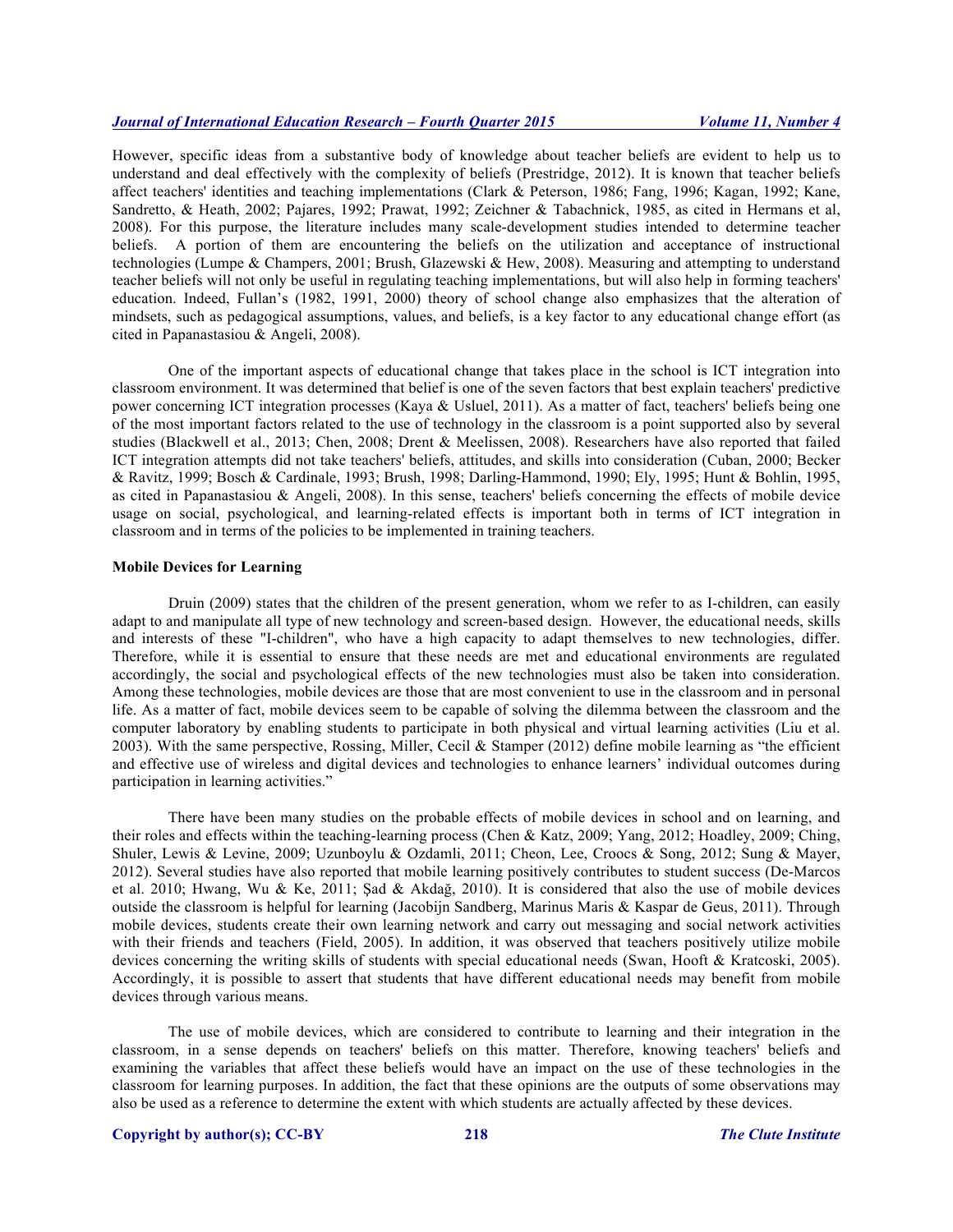To examine the teacher' beliefs towards the use of mobile devices by students in Turkey, this study surveyed 200 elementary school teachers in using a revised scale formerly developed by Diker Coskun & Kızılkaya Cumaoğlu (2013).

#### **RESEARCH QUESTIONS:**

- 1) According to the teachers' beliefs, how students using mobile devices are affected in social, psychological, and learning-related terms?
- 2) Do teachers' beliefs concerning students' use of mobile devices vary according to the teachers' age, gender, or the type of organization they work in?
- 3) Do teachers' beliefs concerning students using of mobile devices vary on the basis of the teachers' Internet usage purpose?

#### **METHOD**

A descriptive research method was employed in the present study. For this purpose, data were collected through the survey model and by means of the "Teachers' beliefs concerning mobile devices scale".

#### **Study Group**

The study group consisted of 200 teachers serving primary schools in Turkey's largest metropolis, Istanbul. Teachers of different branches (IT, mathematics, classroom teaching, social sciences, etc...) were selected from a total of six different schools with three private and three public schools. In the selection of the schools, being representative of the country-average in terms of socio-economics and student success, and having "visible" mobile device usage were determined as the criteria.

| Table 1. Demographic information of the study group |       |                    |  |  |  |
|-----------------------------------------------------|-------|--------------------|--|--|--|
| Gender                                              | Woman | 64 % ( $N = 128$ ) |  |  |  |
|                                                     | Men   | $36\%$ (N= 72)     |  |  |  |
| <b>Teaching Experience</b>                          |       |                    |  |  |  |
| $1-5$ years                                         |       | $36\%$ (N= 72)     |  |  |  |
| $6-10$ years                                        |       | $28\%$ (N= 56)     |  |  |  |
| $11-20$ years                                       |       | $25.5 \%$ (N= 51)  |  |  |  |
| $21-30$ years                                       |       | $9\%$ (N= 18)      |  |  |  |
| $31-40$ years                                       |       | $1.5$ (N= 3)       |  |  |  |
| <b>School Type</b>                                  |       |                    |  |  |  |
| Government                                          |       | 45 % (N= 90)       |  |  |  |
| Private                                             |       | 55 % ( $N = 110$ ) |  |  |  |
| Total                                               |       | $N = 200$          |  |  |  |

#### **Instruments**

Within the scope of the study the scale that was developed by Diker, Kizilkaya & Cumaoglu (2013) to measure teachers' beliefs concerning the effects of using mobile devices on students, was revised and utilized. The validity and reliability study of the scale is presented below. Furthermore, a questionnaire was used in order to determine the participating teachers' demographic data such as their gender, age, and type of school they attend to.

#### *Scale of Teachers' Beliefs Concerning Mobile Devices*

Scientific studies have proven that new technologies, and particularly mobile technologies with such personal and frequent use, affect human behaviors in social and psychological terms (Bianchi & Philips, 2005; Takaho, Takahashi & Kitamura, 2009; Kamibeppu & Sugiura, 2005; Beranuy, Oberst, Carbonell & Chamarro, 2009; Thomée, Härenstam & Hagberg, 2011; Yen, Tang, Yen, Lin, Huang, Liu & Ko, 2009). Accordingly, when it is planned to develop a scale in order to examine teachers' beliefs concerning mobile devices, social and psychological aspects should also be taken into consideration. When students are in question, then these effects

#### **Copyright by author(s); CC-BY 219** *The Clute Institute*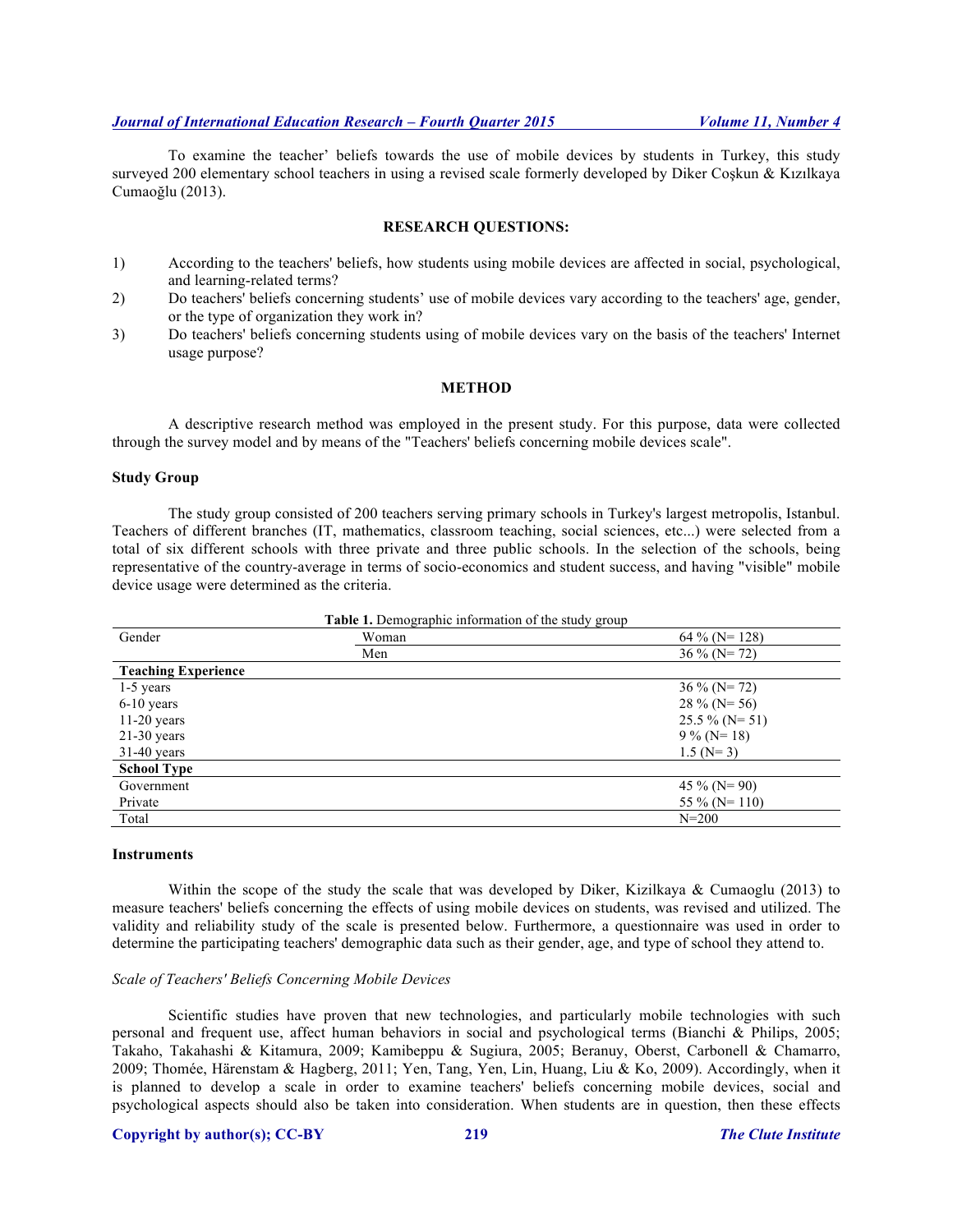should also be examined in terms of learning. As a matter of fact, the learning-oriented use of mobile devices is rapidly becoming common in mobile learning environments. Accordingly, these three factors were taken into consideration during the revision of the scale and new items were added to the scale in line with the opinions received from experts of the field of Psychological Counseling and Guidance.

In total, the scale has three dimensions (with a total of 15 items). These include: social effects (9 items), psychological effects (3 items), and learning-related effects (3 items).

In order to express the agreement level (agreeing or disagreeing with a particular opinion) concerning the 15 items included in the scale, a 5-point Likert-type measuring system was used. This rating system was arranged with the choices of "Strongly Disagree (5), Disagree (4), Undecided (3), Agree (2), and Strongly Agree (1)". In the evaluation of the scores attained from the scale, reverse scoring was made from positive answers to negative ones. This is because the items of the scale are of a nature that indicates negative effects. In other words, higher total scores attained from the scale indicate more positive beliefs concerning the use of mobile devices. The items of the scale are designed to explore the negative effects of mobile device usage, except for one item. Teachers that stated their agreement with such items were evaluated to have negative beliefs on the matter. Thus, it was ensured that when the scoring system of the scale is inverted, higher scores indicate positive beliefs.

#### *Validity Study*

For face and scope validity, the 28-item scale was submitted to the review of four experts, including one from the field of Psychological Counseling and Guidance, one from the field of assessment and evaluation, and one from the field of Computer Teaching Technologies Education. The items were rearranged on the basis of the feedback received from the experts concerning language, expression and scope validity. Validity and reliability studies of the scale development process were carried out with 28 items.

In the determination of the items to be included in the scale during the performance of the Exploratory Factor Analysis, it was ensured that the eigenvalues of factors are 1, item factor loads are at least 0.30 and, that there is at least a 0.10 difference between factors for items included in the two factors. The fitness of the item-factor structure obtained from the Exploratory Factor Analysis to the model was tested through the performance of a Confirmatory Factor Analysis.

Exploratory Factor Analysis (EFA) (principal components analysis): In the Exploratory Factor Analysis (EFA), conducted to examine the structural validity of the scale, at first the correlation matrix between all items was examined to see whether there are significant correlations, and it was observed that there are significant relations that enable the performance of factor analysis. Afterwards, Kaiser-Meyer-Olkin (KMO) and Bartlett Sphericity tests were conducted. A KMO rate higher than 0.60 and the p value in the Bartlett test being lower than 0.01 indicate that the dataset is fit for principal components analysis (Buyukozturk, 2002). In our study, the KMO value 0.871 and the Bartlett test was determined to be significant  $(p<0.01)$ .

Twelve items in the scale were excluded from the scope of the scale due to having low factor loads (<0.30) and being unfit for the dimension to be measured. Another item was also excluded from the scale in line with the experts' opinions, since it exhibited high loads under two different factors and being unfit for the factor that is intended to measure a certain aspect. In cases where the difference between cross items that significantly contribute to the scope validity of sub-dimensions was less than 0.20, the items fitting the sub-dimension were preferred (Plotinkoff, 1994). The scale was once again subjected to factor analysis in the form of 15 items, and its components matrix rotated through Varimax method are presented in Table 2. The final form of the scale includes 15 items.

According to the results of the analysis, Table 2 presents nine items related to the "*social effects*" factor that measures the social aspect of the scale, and the factor load values of these items varied between the 0.792 and 0.550. There were three items in related to the "*psychological effects*" factor, the load values of which varied between 0.747 and 0.648. The third factor, "*learning-related effects*" also consisted of three items and their factor load values were between 0.754 and 0.685. As a result, the total variance explained by these three factors was 54.54.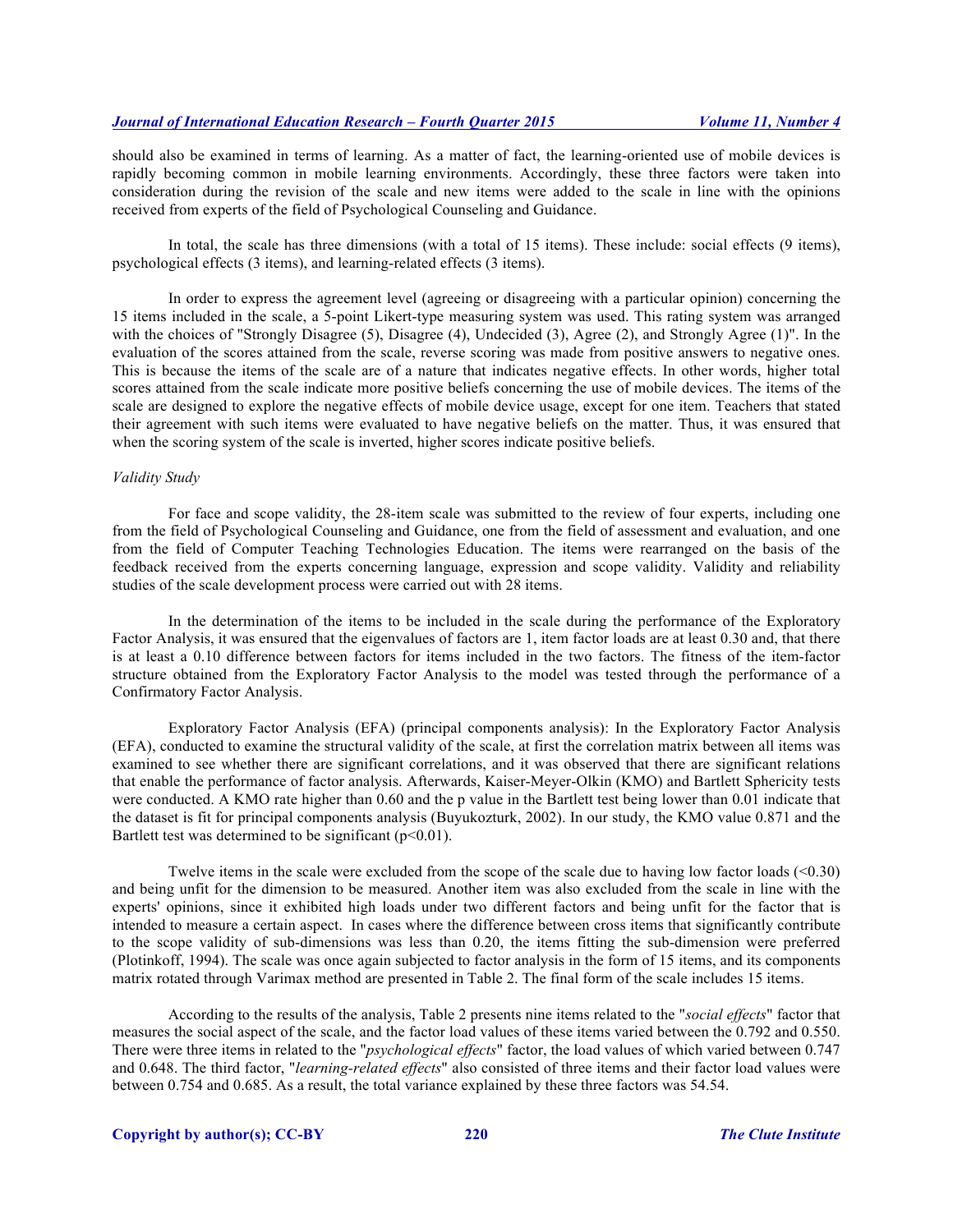|               | <b>Table 2.</b> Factor Analysis Results of the Scale - Rotated Components Matrix                                          |          | <b>Factor Loads</b> |          |
|---------------|---------------------------------------------------------------------------------------------------------------------------|----------|---------------------|----------|
|               | <b>Item No</b>                                                                                                            | Social   | Psychological       | Learning |
|               | 6 I believe that mobile devices isolate students.                                                                         | 0.792    | 0.051               | 0.121    |
|               | 5 I believe that students using mobile devices have difficulties<br>in complying with the rules of the school.            | 0.745    | 0.057               | 0.159    |
|               | 1 I believe that mobile devices (tablets, smart phones, etc.)<br>prevent students from socializing.                       | 0.691    | 0.102               | 0.146    |
|               | 10 I believe that mobile devices cause problems in children's<br>communication within their families.                     | 0.684    | 0.349               | 0.054    |
| Social        | 4 Students using mobile devices experience difficulty in<br>communicating with their peers.                               | 0.662    | 0.066               | 0.144    |
|               | 20 Students using mobile devices experience difficulty in<br>communicating with their teachers.                           | 0.610    | 0.328               | 0.141    |
|               | 17 I think the interest students have in mobile devices prevents<br>them from participating in social activities.         | 0.570    | 0.238               | $-0.266$ |
|               | 12 Students feel compelled to use mobile devices to gain<br>"social acceptance.".                                         | 0.556    | 0.334               | 0.006    |
|               | 27 I believe that students using mobile devices experience<br>problems with social skills.                                | 0.550    | 0.345               | $-0.126$ |
|               | 7 I consider students interest towards mobile devices is at a<br>level of addiction.                                      | $-0.016$ | 0.747               | 0.088    |
| Psychological | 15 I observe that students that became used to use mobile<br>devices at younger ages are more impatient than their peers. | 0.331    | 0.718               | $-0.021$ |
|               | 14 I believe that the intensive use of mobile devices cause a<br>lack of attention in students.                           | 0.443    | 0.648               | 0.013    |
|               | 24 I believe that students' mobile device usage has a positive<br>effect on their success in multiple-choice exams.       | 0.173    | 0.111               | 0.754    |
| Learning      | 21 Mobile device usage lowers students' academic success.                                                                 | 0.092    | 0.091               | $-0.687$ |
|               | 28 Mobile device usage improves students' thinking skills.                                                                | 0.210    | 0.081               | 0.685    |
|               | Eigenvalue (Total = $8.03$ )                                                                                              | 5.27     | 1.66                | 1.10     |
|               | Total explained variance $(\% ) = 54.54$                                                                                  | 28.43    | 13.72               | 11.39    |

**Table 2.** Factor Analysis Results of the Scale - Rotated Components Matrix

#### *Confirmatory Factor Analysis*

In order to test the model obtained from the exploratory factor analysis (EFA), a Confirmatory Factor Analysis was carried out. This analysis was conducted on the sample on which the EFA was previously conducted with the use of the 15-item scale (N=200). The findings obtained as a consequence of the confirmatory factor analysis conducted on the established model are presented in Table 3. The  $\chi^2/df$  value was (180.93/87= 2.09) and it was determined that the results of the CFA exhibit an acceptable fit. [SRMR= 0.061, AGFI=0.85, RMSEA=0.073, IFI=0.91]. RMSEA values, on the other hand, vary between 0 and 1. The closer these values are to 0, the better fit they exhibit. The rate  $\gamma$ 2/df is an indication of a good fit and if it is lower than 2, it indicates a perfect fit (Jöreskog & Sörbom, 1993; Kline, 2005). For cases where the sample size matters, it is more appropriate to use IFI instead of indexes such as CFI (Bolen, 1990). Due to this reason, while examining fitness values, the IFI value was reported. The range of indices suitable for confirmatory factor analysis is presented in Table 3.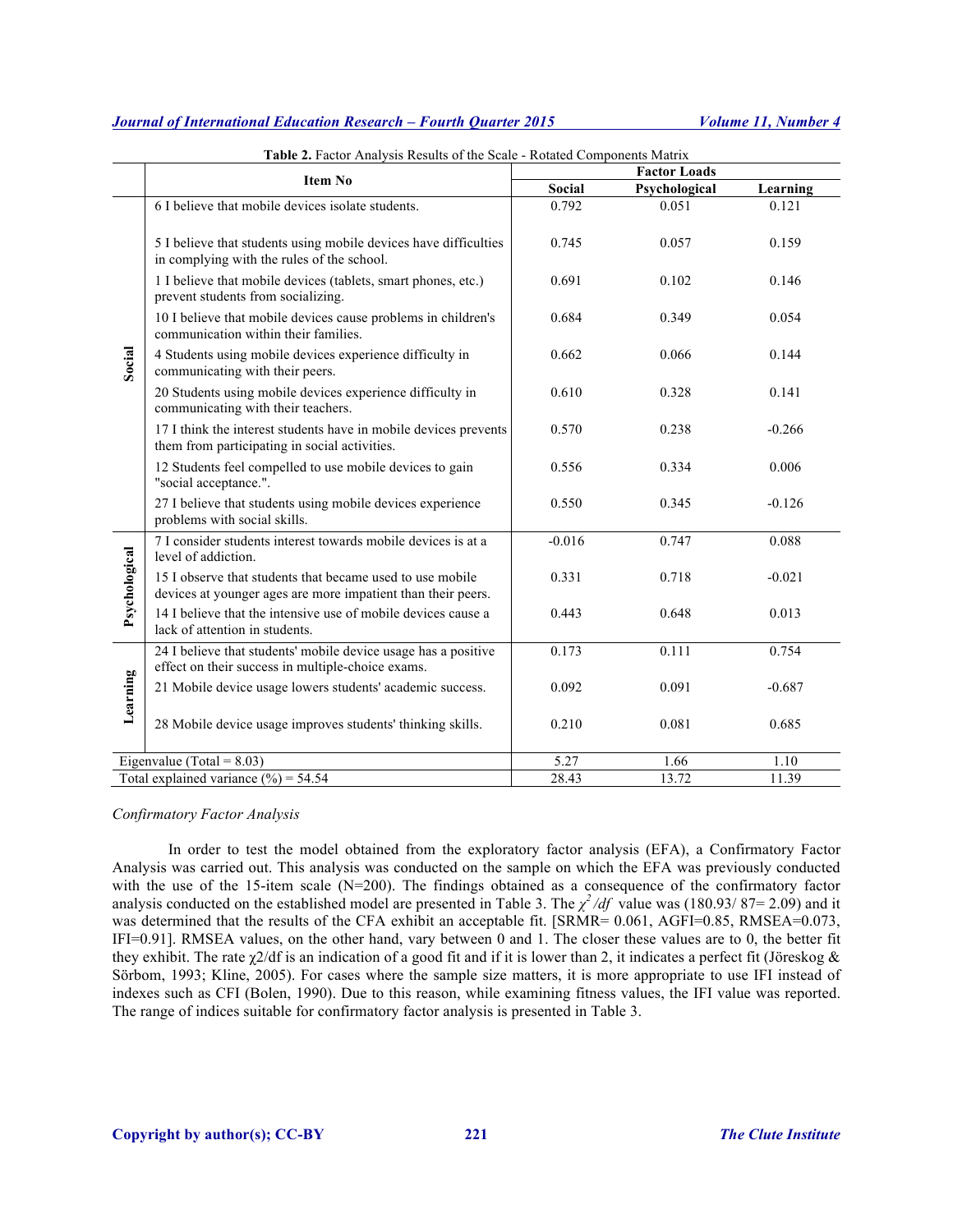| <b>Fit Measure</b> | <b>Good Fit</b>            | <b>Acceptable Fit</b>             | <b>Scale Values</b> |
|--------------------|----------------------------|-----------------------------------|---------------------|
| $\chi^2$ /df       | $0 \leq \chi^2/df \leq 2$  | $2 < \chi^2/df \leq 3$            | 2.08                |
| <b>RMSEA</b>       | $0 \leq RMSEA \leq 0.05$   | $0.05 \leq RMSEA \leq 0.08$       | 0.073               |
| <b>SRMR</b>        | $0 \leq$ SRMR $\leq 0.05$  | $0.05 \leq SRMR \leq 0.10$        | 0.061               |
| IFI                | $0.97 \leq IFI \leq 1.00$  | $0.90 \leq IFI \leq 0.97^{\circ}$ | 0.91                |
| AGFI               | $0.90 \leq AGFI \leq 1.00$ | $0.85 \leq \text{AGFI} \leq 0.90$ | 0.85                |

(Schermelleh-Engel, Moosbrugger, & Müller, 2003 p.52; Bolen, 1990)

#### *Reliability Study*

In order to determine the reliability of the study, Cronbach's alpha  $(\alpha)$  reliability coefficient was calculated. The Cronbach alpha  $(\alpha)$  reliability coefficient of the scale applied to 200 teachers was determined to be 0.89. This value indicates that the scale is highly reliable (Nunnally, 1978; As cited in Gadermann, Guhn & Zumbo, 2012). The reliability coefficients pertaining to the sub-dimensions are presented in Table 4. The fact that the Cronbach's alpha values of the sub-dimensions are lower than the total Cronbach alpha value of the scale may be explained with a few items in the sub-dimensions.

| <b>Table 4.</b> The results regarding reliability of the scale |          |               |          |              |  |  |  |  |
|----------------------------------------------------------------|----------|---------------|----------|--------------|--|--|--|--|
| <b>Dimensions</b>                                              | Social   | Psychological | Learning | Cronbach's a |  |  |  |  |
| Social                                                         |          |               |          | 0.86         |  |  |  |  |
| Psychological                                                  | $0.781*$ |               |          | 0.66         |  |  |  |  |
| Learning                                                       | $0.553*$ | $0.398*$      |          | 0.52         |  |  |  |  |
| Scale total                                                    | $0.972*$ | $0.839*$      | $0.694*$ | 0.85         |  |  |  |  |

 $*$  p< 0.05

An examination of Table 4 shows that the correlation between the factors varied within the range of 0.781 and 0.398, and that there was a statistically significant relationship between them  $(p<0.05)$ . These findings establish that there is consistency between the factors of the scale and that their correlation is high.

#### **FINDINGS**

**RQ1:** According to teachers' beliefs, how are students use of mobile devices affected in social, psychological, and learning-related terms?

The 15-item scale consisting of three sub-dimensions (social, psychological and learning) was utilized to measure teachers' beliefs. The points attained from the social effects dimension were between 5 and 45. The average score the teachers was 20.6. From this average, it is possible to assert that the teachers believe that mobile devices moderately affect students in social terms. The scores attained from the psychological effect dimension of the scale varied between 3 and 15 points with an average of 6.24. As for the scores attained from the learning dimension, they once again varied between 3 and 15 points, with an average of 8.06. Examining the average scores pertaining to psychological effects and learning-related effects, it can be seen that teachers' beliefs concerning the learning-related effects is more positive.

| <b>Table 5.</b> Descriptive results of the scale |     |       |       |       |  |  |  |  |
|--------------------------------------------------|-----|-------|-------|-------|--|--|--|--|
| <b>Dimension</b>                                 |     |       | S. D. | S.E   |  |  |  |  |
| Social (9 items)                                 | 200 | 20.60 | 6.304 | 0.446 |  |  |  |  |
| Psychological (3 items)                          | 200 | 6.24  | 2.133 | 0.151 |  |  |  |  |
| Learning (3 items)                               | 200 | 8.06  | 2.250 | 0.159 |  |  |  |  |
| Scale total                                      | 200 | 34.90 | 9.479 | 0.670 |  |  |  |  |

**RQ2:** Do teachers' beliefs concerning students' use of mobile devices vary according to the teachers' age, gender, or the type of organization in which they work?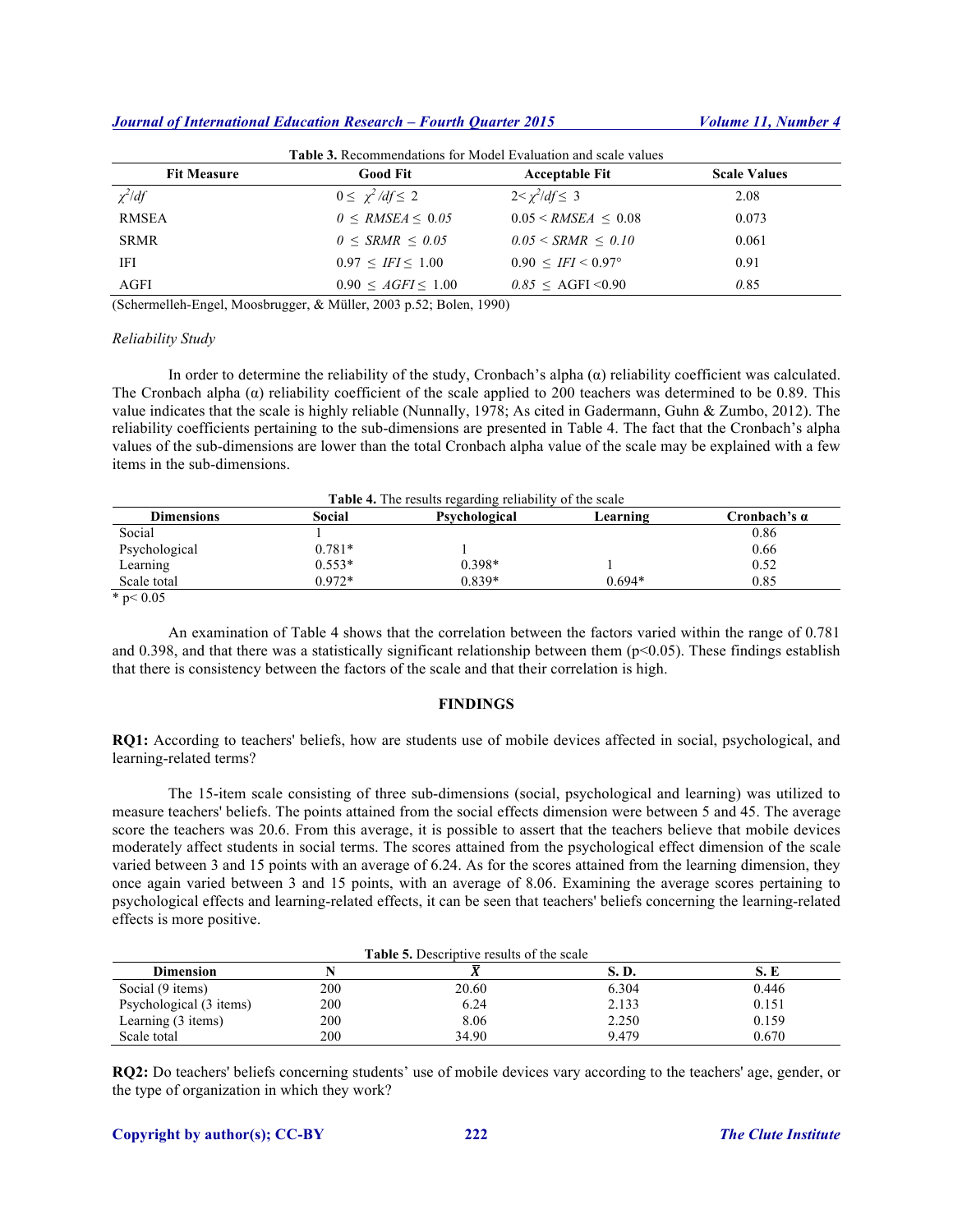Table 6 presents the average scores teachers of different age groups attained from the scale. In order to determine the significant differences between these points, a single-factor (one-way) ANOVA analysis was carried out. Tukey's post-hoc test was conducted to determine which age group mean significantly differed from the others. According to the results of Tukey's test, teachers included in the 46-55 age group expressed less positive beliefs in comparison with those included in the 20-25, 26-35, and 36-45 age groups. While this difference was statistically significant under the social effect sub-dimension, no statistical significance could be found under the subdimensions of learning-related and psychological effects.

| <b>Table 6.</b> The results of scale regarding teachers' different age group |                  |    |                |        |       |  |  |
|------------------------------------------------------------------------------|------------------|----|----------------|--------|-------|--|--|
| <b>Dimension</b>                                                             | <b>Age Group</b> | N  | $\overline{X}$ | S.D.   | S. E  |  |  |
|                                                                              | $20 - 25$        | 34 | 20.94          | 6.541  | 1.122 |  |  |
|                                                                              | $26 - 35$        | 95 | 20.78          | 5.316  | 0.545 |  |  |
| Social                                                                       | 36-45            | 51 | 21.76          | 6.895  | 0.966 |  |  |
|                                                                              | $46 - 55$        | 15 | 15.27          | 6.923  | 1.787 |  |  |
|                                                                              | Over 55          | 5  | 19.00          | 8.307  | 3.715 |  |  |
|                                                                              | $20 - 25$        | 34 | 6.59           | 2.439  | 0.418 |  |  |
|                                                                              | $26 - 35$        | 95 | 6.29           | 1.744  | 0.179 |  |  |
| Psychological                                                                | 36-45            | 51 | 6.29           | 2.484  | 0.348 |  |  |
|                                                                              | $46 - 55$        | 15 | 5.20           | 2.396  | 0.619 |  |  |
|                                                                              | Over 55          | 5  | 5.60           | 1.673  | 0.748 |  |  |
|                                                                              | $20 - 25$        | 34 | 7.88           | 2.306  | 0.396 |  |  |
|                                                                              | $26 - 35$        | 95 | 8.06           | 1.994  | 0.205 |  |  |
| Learning                                                                     | 36-45            | 51 | 8.51           | 2.361  | 0.331 |  |  |
|                                                                              | $46 - 55$        | 15 | 6.80           | 2.757  | 0.712 |  |  |
|                                                                              | Over 55          | 5  | 8.40           | 3.050  | 1.364 |  |  |
|                                                                              | $20 - 25$        | 34 | 35.41          | 10.381 | 1.780 |  |  |
|                                                                              | $26 - 35$        | 95 | 35.14          | 7.937  | 0.814 |  |  |
| Scale total                                                                  | 36-45            | 51 | 36.57          | 10.348 | 1.449 |  |  |
|                                                                              | $46 - 55$        | 15 | 27.27          | 9.996  | 2.581 |  |  |
|                                                                              | Over 55          | 5  | 33.00          | 12.268 | 5.486 |  |  |

**Table 7.** The results of ANOVA regarding age differences on beliefs of teachers

|               | <b>Source of Variance</b> | Sum of<br><b>Squares</b> | df             | Mean<br>squares | F     | p     |
|---------------|---------------------------|--------------------------|----------------|-----------------|-------|-------|
|               | Between subjects          | 515.650                  | 4              | 128.912         | 3.401 | 0.010 |
| Social        | Within subjects           | 7392.350                 | 195            | 37.909          |       |       |
|               | Total                     | 7908.000                 | 199            |                 |       |       |
| Psychological | Between subjects          | 22.824                   | $\overline{4}$ | 5.706           | 1.261 | 0.287 |
|               | Within subjects           | 882.171                  | 195            | 4.524           |       |       |
|               | Total                     | 904.995                  | 199            |                 |       |       |
|               | Between subjects          | 35.784                   | $\overline{4}$ | 8.946           | 1.796 | 0.131 |
| Learning      | Within subjects           | 971.496                  | 195            | 4.982           |       |       |
|               | Total                     | 1007.280                 | 199            |                 |       |       |
| Total         | Between subjects          | 1048.296                 | $\overline{4}$ | 262.074         | 3.036 | 0.019 |
|               | Within subjects           | 16832.899                | 195            | 86.323          |       |       |
|               | Total                     | 17881.195                | 199            |                 |       |       |

|        | <b>Table 8.</b> Tukey test results for age groups |           |                 |             |         |  |  |  |  |
|--------|---------------------------------------------------|-----------|-----------------|-------------|---------|--|--|--|--|
|        | Comparison                                        |           | Mean difference |             |         |  |  |  |  |
|        |                                                   |           | (I-J)           | <b>S.E.</b> |         |  |  |  |  |
|        |                                                   | $20 - 25$ | $-5.675$        | 1.908       | $.027*$ |  |  |  |  |
| Social | $46 - 55$                                         | $26 - 35$ | $-5.512$        | 1.711       | $.013*$ |  |  |  |  |
|        |                                                   | 36-45     | $-6.498$        | 1.808       | $.004*$ |  |  |  |  |
|        |                                                   | $20 - 25$ | $-8.145$        | 2.880       | $.041*$ |  |  |  |  |
| Total  | $46 - 55$                                         | $26 - 35$ | $-7.870$        | 2.581       | $.022*$ |  |  |  |  |
|        |                                                   | 36-45     | $-9.302$        | 2.729       | $.007*$ |  |  |  |  |

p> 0.05

**Copyright by author(s); CC-BY 223** *The Clute Institute*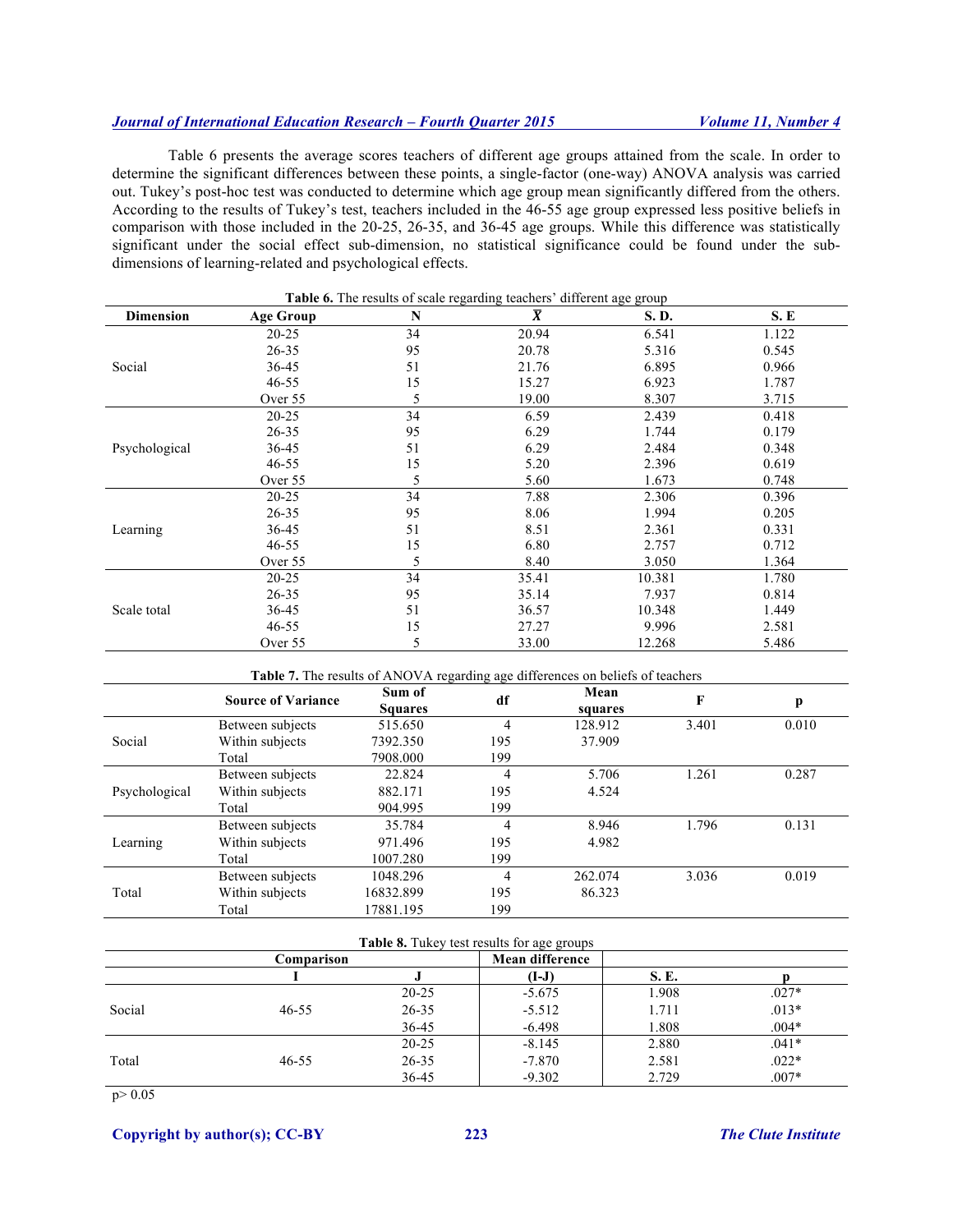The collected data were subjected to a t-test in order to determine whether teachers' beliefs related to mobile devices changed according to their gender. The results of the analysis are presented in Table 9. The results indicate that teacher' beliefs concerning students' use of mobile devices do not differentiate on the basis of the teachers' gender.

|               | <b>Table 9.</b> The results of t-test regarding gender differences on beliefs of teachers |     |       |       |       |       |     |       |
|---------------|-------------------------------------------------------------------------------------------|-----|-------|-------|-------|-------|-----|-------|
|               | Gender                                                                                    |     |       | S.D.  | S. E. |       | df  |       |
| Social        | Female                                                                                    | 128 | 20.91 | 6.217 | 0.550 | 0.916 | 198 | 0.361 |
|               | Male                                                                                      | 72  | 20.06 | 6.463 | 0.762 |       |     |       |
|               | Female                                                                                    | 128 | 6.32  | 2.238 | 0.198 | 0.665 | 198 | 0.507 |
| Psychological | Male                                                                                      | 72  | 6.11  | 1.940 | 0.229 |       |     |       |
|               | Female                                                                                    | 128 | 8.13  | 2.202 | 0.195 |       |     | 0.587 |
| Learning      | Male                                                                                      | 72  | 7.94  | 2.343 | 0.276 | 0.544 | 198 |       |
|               | Female                                                                                    | 128 | 35.35 | 9.451 | 0.835 |       |     |       |
| Total         | Male                                                                                      | 72  | 34.11 | 9.544 | 1.125 | 0.888 | 198 | 0.376 |

**O** The results of t-test regarding general differences on beliefs of the beliefs of the beliefs of teachers

In order to determine whether the type of organization the teachers work in affects the scores they attained from the scale, the data were subjected to a t-test. According to the results presented in Table 10, the teachers working in public schools and those that work in private schools have no statistically significant differences in terms of their beliefs concerning mobile device use.

|               | Organization |     |       | S.D.   | S. E. |          | df  |       |
|---------------|--------------|-----|-------|--------|-------|----------|-----|-------|
| Social        | Government   | 90  | 20.84 | 5.068  | 0.534 | 0.495    | 198 | 0.621 |
|               | Private      | 110 | 20.40 | 7.176  | 0.684 |          |     |       |
| Psychological | Government   | 90  | 6.38  | 1.673  | 0.176 |          | 198 | 0.427 |
|               | Private      | 110 | 6.14  | 2.448  | 0.233 | 0.796    |     |       |
|               | Government   | 90  | 7.78  | 1.948  | 0.205 | $-1.611$ | 198 | 0.109 |
| Learning      | Private      | 110 | 8.29  | 2.455  | 0.234 |          |     |       |
| Total         | Government   | 90  | 35.00 | 7.591  | 0.800 |          |     | 0.898 |
|               | Private      | 110 | 34.83 | 10.816 | 1.031 | 0.128    | 198 |       |

|  | Table 10. The t-test results regarding school type differences on beliefs of teachers |
|--|---------------------------------------------------------------------------------------|
|  |                                                                                       |

**RQ3:** Do teachers' beliefs concerning students' use of mobile devices vary on the basis of the teachers' Internet usage purpose?

In the testing of this research question, the t-test for independent samples and one-way ANOVA analysis were used. The analyses were applied separately to the sub-dimensions of the scale.

In the questionnaire applied to teachers, the participants were provided with six options concerning their purposes for using the Internet. These included: communicating with friends and relatives, reading e-mails and using social networking sites (Facebook, Twitter, etc…) Browsing web sites aligned with my interests, reading news, chatting, professional development, using the E-school system, watching shows/movies, personal development, using E-state applications, and shopping.

#### a. Communicating with friends

A statistically significant difference was determined between the teachers that use the Internet to communicate with their friends and those that do not use the Internet for that purpose, in terms of the scores they attained from the social and learning-related sub-dimensions and their total scores from the whole scale. The teachers that use the Internet to communicate have more positive beliefs in the social (N=138,  $\bar{X}$ = 21.42), and learning (N=138,  $\bar{X}$ = 8.32) dimensions of the scale and in the total scale points (N=138,  $\bar{X}$ = 36.13), in comparison to those that do not use the Internet with that purpose.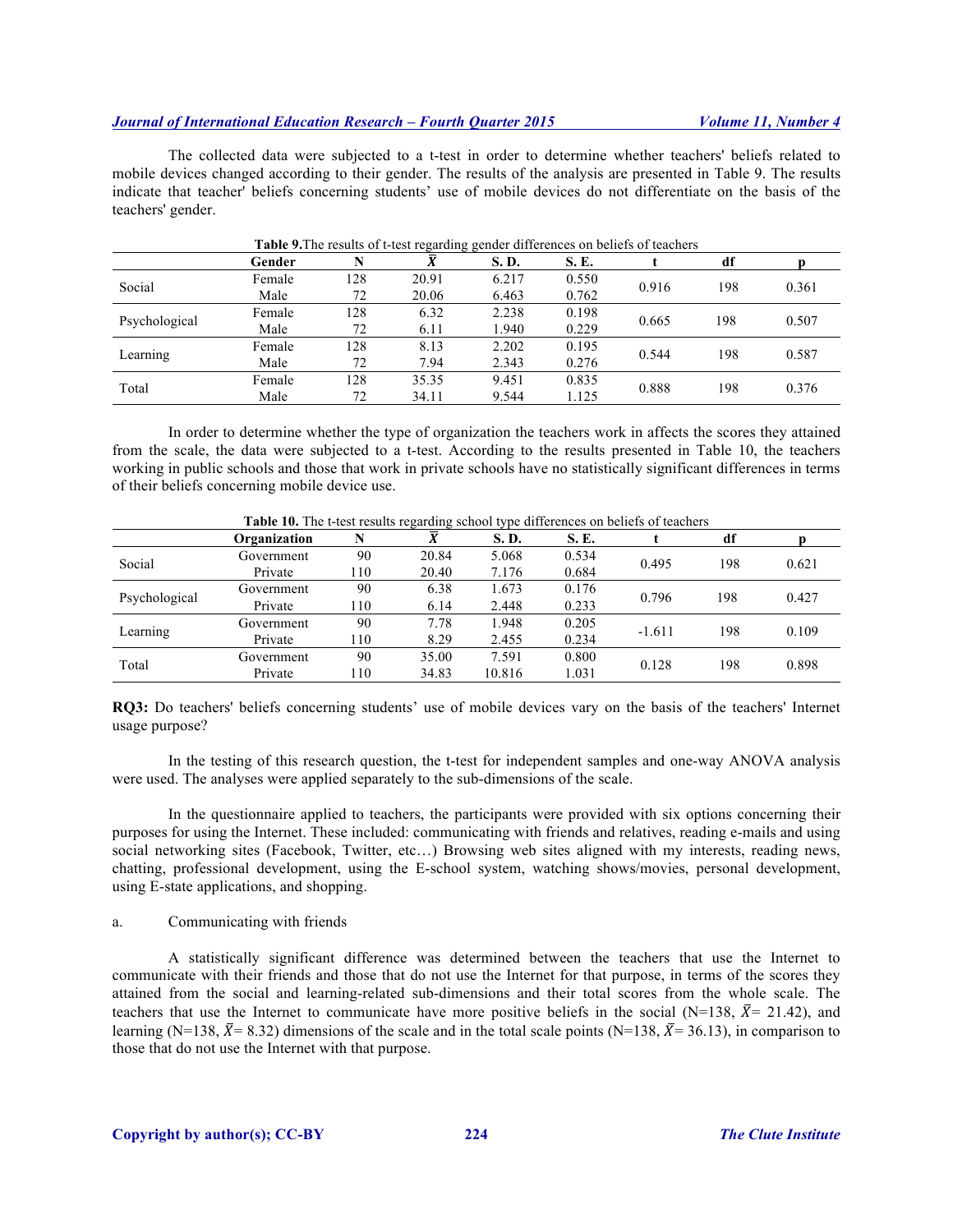| <b>Table 11.</b> The t-test results regarding Internet usage for communication |                             |     |                |       |             |          |     |          |  |
|--------------------------------------------------------------------------------|-----------------------------|-----|----------------|-------|-------------|----------|-----|----------|--|
|                                                                                | Communicate<br>with friends | N   | $\overline{X}$ | S.D.  | <b>S.E.</b> |          | df  | p        |  |
| Social                                                                         | No                          | 62  | 18.77          | 5.852 | 0.743       |          | 198 | $0.006*$ |  |
|                                                                                | Yes                         | 138 | 21.42          | 6.347 | 0.540       | $-2.792$ |     |          |  |
|                                                                                | No                          | 62  | 5.92           | 1.927 | 0.245       |          | 198 | 0.148    |  |
| Psychological                                                                  | Yes                         | 138 | 6.39           | 2.210 | 0.188       | $-1.452$ |     |          |  |
|                                                                                | No                          | 62  | 7.48           | 1.940 | 0.246       |          |     |          |  |
| Learning                                                                       | Yes                         | 138 | 8.32           | 2.337 | 0.199       | $-2.458$ | 198 | $0.015*$ |  |
| Total                                                                          | No                          | 62  | 32.18          | 8.409 | 1.068       |          |     |          |  |
|                                                                                | Yes                         | 138 | 36.13          | 9.704 | 0.826       | $-2.773$ | 198 | $0.006*$ |  |

b. Using social media sites (Facebook, Twitter, Instagram, etc...)

A statistically significant difference was also found in the mobile devices-related beliefs of the teachers that use the Internet to follow social media, and those that do not use the social media. This difference was significant in the learning dimension. Examining the average scores shows that the teachers using the social media (N=135,  $\bar{X}$ .= 8.36) have more positive beliefs than those that do not use social media in the learning dimension of the scale  $(N=135, \overline{X}) = 7.43$ .

|--|

|               | Social<br>media sites | N   | $\bar{X}$ | S.D.  | <b>S.E.</b> |          | df  |          |
|---------------|-----------------------|-----|-----------|-------|-------------|----------|-----|----------|
| Social        | No                    | 65  | 19.63     | 6.259 | 0.776       | $-1.514$ | 198 | 0.132    |
|               | Yes                   | 135 | 21.07     | 6.295 | 0.542       |          |     |          |
| Psychological | No                    | 65  | 6.09      | 2.199 | 0.273       | $-0.702$ | 198 | 0.484    |
|               | Yes                   | 135 | 6.32      | 2.104 | 0.181       |          |     |          |
| Learning      | No                    | 65  | 7.43      | 2.046 | 0.254       | $-2.791$ | 198 | $0.006*$ |
|               | Yes                   | 135 | 8.36      | 2.288 | 0.197       |          |     |          |
| Total         | No                    | 65  | 33.15     | 9.277 | 1.151       | $-1.823$ | 198 | 0.070    |
|               | Yes                   | 135 | 35.75     | 9.494 | .817        |          |     |          |

#### c. Visiting web sites

It was determined that the teachers visiting websites related to their interests (N=157,  $\bar{X}$ = 8,24) had more positive beliefs in relation with the learning dimension of the scale, in comparison to the teachers that did not use the Internet to visit web sites related to their interests.

| <b>Table 13.</b> The t-test results regarding Internet usage for visiting web sites |                              |     |           |             |       |          |     |          |  |
|-------------------------------------------------------------------------------------|------------------------------|-----|-----------|-------------|-------|----------|-----|----------|--|
|                                                                                     | <b>Visiting</b><br>web sites | N   | $\bar{X}$ | <b>S.D.</b> | S. E. |          | df  | P        |  |
| Social                                                                              | No                           | 43  | 19.98     | 5.561       | 0.848 | $-0.731$ | 198 | 0.466    |  |
|                                                                                     | Yes                          | 157 | 20.77     | 6.498       | 0.519 |          |     |          |  |
| Psychological                                                                       | No                           | 43  | 6.26      | 1.733       | 0.264 | 0.037    | 198 | 0.970    |  |
|                                                                                     | Yes                          | 157 | 6.24      | 2.234       | 0.178 |          |     |          |  |
| Learning                                                                            | No                           | 43  | 7.40      | 1.978       | 0.302 | $-2.208$ | 198 | $0.028*$ |  |
|                                                                                     | Yes                          | 157 | 8.24      | 2.291       | 0.183 |          |     |          |  |
| Total                                                                               | No                           | 43  | 33.63     | 8.048       | 1.227 |          | 198 | 0.320    |  |
|                                                                                     | Yes                          | 157 | 35.25     | 9.829       | 0.784 | $-0.997$ |     |          |  |

# **Table 13.** The t-test results regarding Internet usage for visiting web sites

#### d. Chatting

According to the results of the analysis, the teachers that use the Internet for chatting attained significantly higher points than those that do not use the Internet to chat (learning N=70,  $\bar{X}$ = 7.65, total N=70,  $\bar{X}$ = 33.88) from the learning sub-dimension (N=70,  $\bar{X}$ = 8.83) and the total scale itself (N=70,  $\bar{X}$ = 36.80).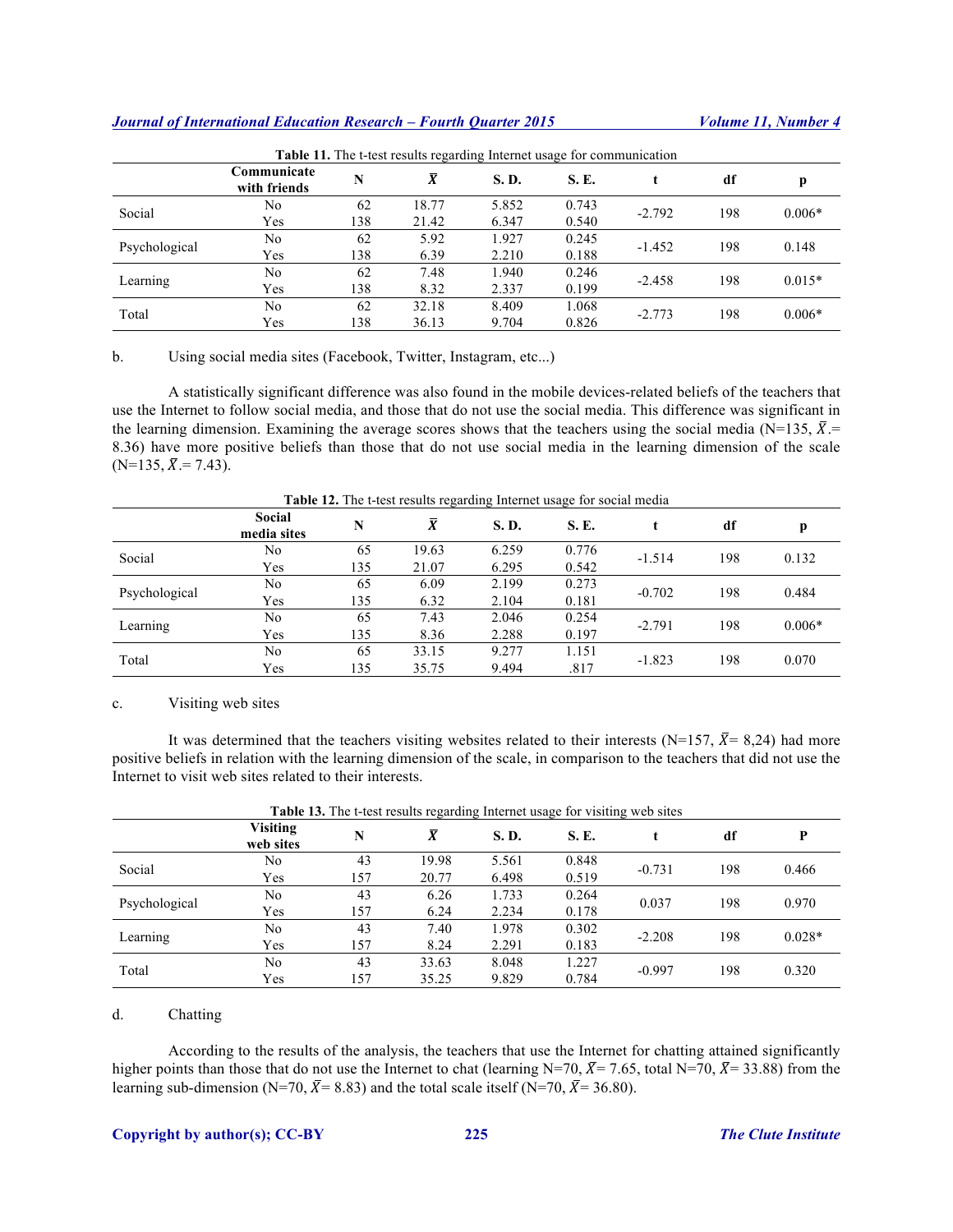| <b>Table 12.</b> The t-test results regarding Internet usage for chat |          |     |       |        |       |          |     |          |  |
|-----------------------------------------------------------------------|----------|-----|-------|--------|-------|----------|-----|----------|--|
|                                                                       | Chatting |     |       | S.D.   | S. E. |          | df  |          |  |
| Social                                                                | No       | 130 | 20.18 | 5.484  | 0.481 | $-1.296$ | 198 | 0.197    |  |
|                                                                       | Yes      | 70  | 21.39 | 7.578  | 0.906 |          |     |          |  |
|                                                                       | No       | 130 | 6.06  | 1.858  | 0.163 | $-1.665$ | 198 | 0.097    |  |
| Psychological                                                         | Yes      | 70  | 6.59  | 2.545  | 0.304 |          |     |          |  |
|                                                                       | No       | 130 | 7.65  | 1.940  | 0.170 | $-3.653$ | 198 | $0.000*$ |  |
| Learning                                                              | Yes      | 70  | 8.83  | 2.576  | 0.308 |          |     |          |  |
| Total                                                                 | No       | 130 | 33.88 | 8.004  | 0.702 |          |     |          |  |
|                                                                       | Yes      | 70  | 36.80 | 11.565 | 1.382 | $-2.092$ | 198 | $0.038*$ |  |

#### e. Personal development

The teachers using the Internet for personal development purposes  $(N= 123)$  attained higher points than those that did not use the Internet for that purpose  $(N= 77)$  in the learning dimension of the scale. According to this result, it is possible to assert that the teachers consulting the Internet for personal development have more positive beliefs concerning the use of mobile devices.

|               | Personal<br>development | N   |       | <b>S.D.</b> | <b>S.E.</b> |          | df  | р        |
|---------------|-------------------------|-----|-------|-------------|-------------|----------|-----|----------|
| Social        | No                      | 77  | 20.71 | 5.801       | 0.661       | 0.202    | 198 | 0.840    |
|               | Yes                     | 123 | 20.53 | 6.621       | 0.597       |          |     |          |
| Psychological | N <sub>0</sub>          | 77  | 6.00  | 1.821       | 0.208       | $-1.288$ | 198 | 0.199    |
|               | Yes                     | 123 | 6.40  | 2.300       | 0.207       |          |     |          |
| Learning      | No                      | 77  | 7.66  | 2.030       | 0.231       | $-1.992$ | 198 | $0.048*$ |
|               | Yes                     | 123 | 8.31  | 2.351       | 0.212       |          |     |          |
| Total         | No                      | 77  | 34.38 | 8.373       | 0.954       |          | 198 | 0.534    |
|               | Yes                     | 123 | 35.24 | 10.130      | 0.913       | $-0.623$ |     |          |

# **Table 12.** The t-test results regarding Internet usage for personal development

### f. Shopping

Teachers that utilize the Internet for shopping  $(N= 88)$  attained higher points from the learning dimension of the scale ( $\bar{X}$  = 8.58) than the teachers that did not state they used the Internet for shopping. According to this result, it is possible to state that the teachers that did not use the Internet for shopping have more negative beliefs concerning the effect of mobile device usage on learning ( $\bar{X}$ = 7.65).

| <b>Table 12.</b> The t-test results regarding Internet usage for shopping |              |     |       |             |       |          |     |       |  |
|---------------------------------------------------------------------------|--------------|-----|-------|-------------|-------|----------|-----|-------|--|
|                                                                           | For shopping |     | v     | <b>S.D.</b> | S. E. |          | df  |       |  |
| Social                                                                    | No           | 112 | 20.35 | 5.663       | 0.535 | $-0.636$ | 198 | 0.525 |  |
|                                                                           | Yes          | 88  | 20.92 | 7.057       | 0.752 |          |     |       |  |
| Psychological                                                             | No           | 112 | 6.17  | 1.903       | 0.180 | $-0.563$ | 198 | 0.574 |  |
|                                                                           | Yes          | 88  | 6.34  | 2.402       | 0.256 |          |     |       |  |
| Learning                                                                  | No           | 112 | 7.65  | 2.048       | 0.193 | $-2.950$ | 198 | 0.004 |  |
|                                                                           | Yes          | 88  | 8.58  | 2.396       | 0.255 |          |     |       |  |
| Total                                                                     | No           | 112 | 34.17 | 8.506       | 0.804 |          |     |       |  |
|                                                                           | Yes          | 88  | 35.84 | 10.565      | 1.126 | $-1.239$ | 198 | 0.217 |  |

Furthermore, the results indicate that while the teachers mostly use the Internet to visit web pages concerning their interests ( $N= 157$ ) and communicating with their friends and relatives ( $N= 138$ ), the teachers' least popular reasons to use the Internet are chatting  $(N= 70)$  and shopping  $(N= 88)$ .

#### **DISCUSSION AND CONCLUSION**

The purpose of the present study is to examine teachers' beliefs concerning the effects of the use of mobile devices on students, and to determine whether these beliefs varied according to the demographic characteristics and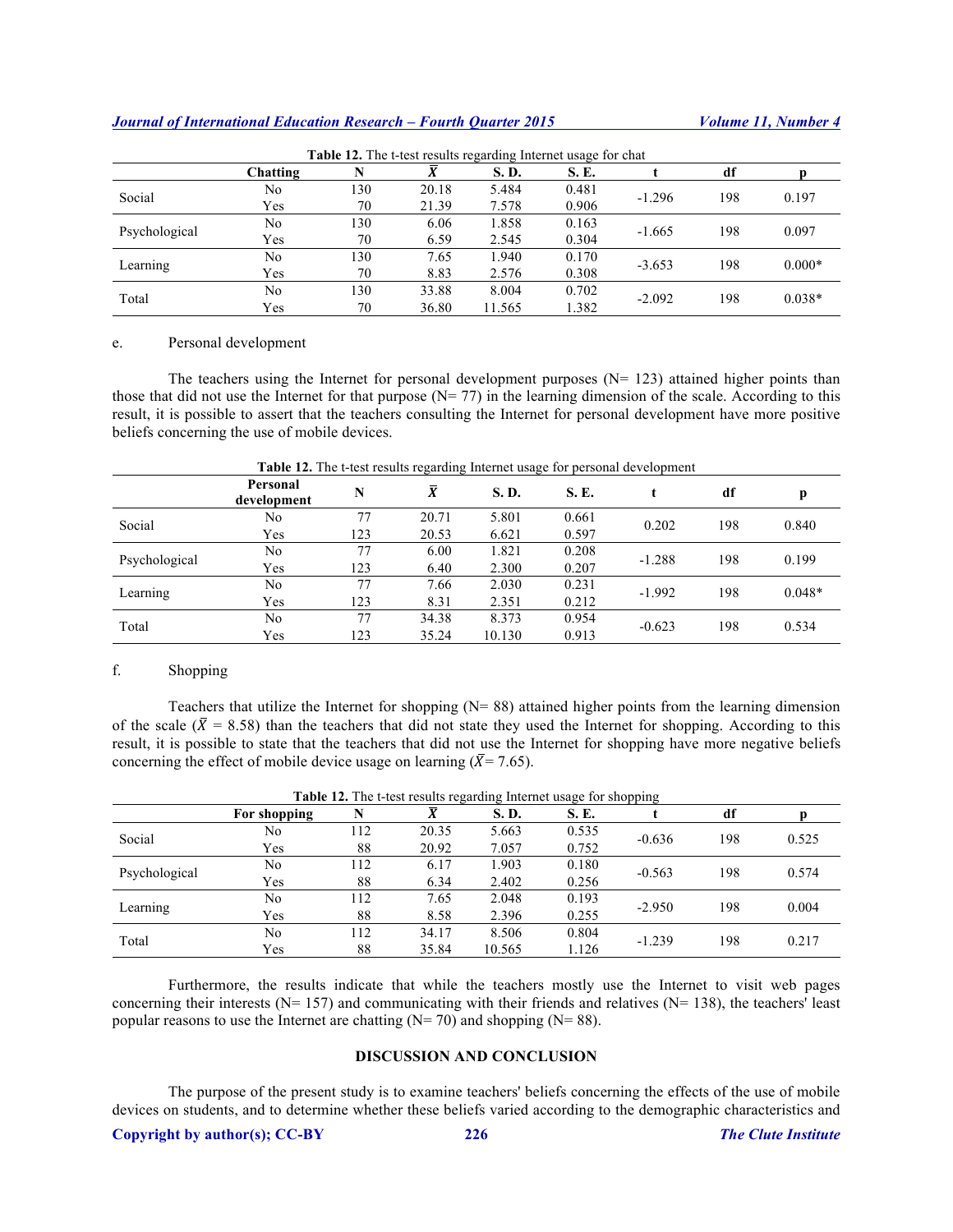Internet usage purposes. For this reason a demographic information questionnaire and the scale developed by Diker Coskun & Kizilkaya Cumaoglu (2013) were revised and utilized. According to the results of the first problem of the study, teachers believe that students are affected by mobile devices on all three dimensions of the scale (social, psychological, and learning dimensions). This belief of teachers may affect the extent with which they integrate mobile devices to their teaching both in and out of the classroom. Indeed, the finding that teachers' beliefs directly affect ICT integration in teaching-learning processes is supported by several studies (Papanastasiou & Angeli, 2008; Prestridge, 2012; Higgins, & Moseley, 2001). From this perspective teacher beliefs concerning ICT use and its effects may be a reference to teachers' beliefs concerning mobile devices. Considering the possibility of using these devices in terms of mobile learning or to support technology in class, such beliefs of teachers may constitute an obstacle in utilizing them. Therefore, taking measures that would make teachers have more positive beliefs about mobile devices may be useful.

The study determined that the teachers' beliefs concerning mobile devices change significantly according to teachers' ages. Older teachers had more negative beliefs, particularly concerning the social effects of mobile devices. However, concerning mobile devices' psychological effects and effects on learning, no statistically significant difference could be found between teachers of different age groups. While some of the studies conducted on ICT integration reported age as a significant variable (Alazam, Bakar, Hamzah & Asmiran, 2012), others (Mahdi & Al-Dera, 2013) reported that teachers' use of ICT does not differ according to their age. Considering the fact that teachers' beliefs, particularly in the learning dimension, would affect their use of this technology for learning purposes, the finding that the age variable does not change belief may be considered as a positive point. In addition, according to the results of the study, teachers' beliefs do not differ according to the type of organization (public or private) in which they work. While evaluating this finding, it should be taken into consideration that private school teachers utilize technology more frequently and more effectively in comparison with public school teachers. Similarly, teachers' beliefs did not differ in terms of gender. While the studies conducted on the use of technologies in the teaching environment generally seem to be in favor of male teachers (Jamieson-Proctor, Burnett, Finger  $\&$ Watson, G. (2006); Volman  $\&$  van Eck (2001)) the fact that no significant difference could be found in these beliefs is worth further examination.

Scientific studies concerning the variables with which teachers' mobile device-related beliefs interact and how these beliefs affect learning are not common. The present study, it was determined that the differences in teachers' purposes for using Internet are related to their beliefs concerning mobile devices. Within the scope of the study, six separate purposes for using the Internet were addressed (communication with friends, using social media sites, visiting web sites, chatting, personal development and shopping). The most striking finding of the study is related with the learning dimension of the beliefs concerning mobile devices scale. In every purpose for using the Internet that was examined within the study, it was determined that the teachers' beliefs concerning the "learning" dimension are always more positive than those that do not use the Internet for any given purpose. This may be explained through several different variables, but one of the most plausible explanation is that since connecting to the Internet through mobile devices is quite common nowadays, teachers' beliefs concerning these devices may become more positive as they continue to use them. Naturally, the fact that this difference manifests itself more clearly in the "learning" dimension may indicate that teachers are more concerned with the effects of mobile devices on learning, in comparison with the other dimensions. According to the results of the study, the only significant difference found in the social dimension was between the teachers that use the Internet to communicate with their friends and relatives, and those that do not use the Internet for this purpose. The unfolding of a difference under the "social" dimension in terms of the sole purpose of using the Internet for communication appears to be a matter that is worth further examination. Since the teachers that use the Internet for this purpose establish communication in the virtual environment themselves, they may have arrived at the conclusion that the virtual environment and therefore mobile devices would not negatively affect students. It was determined that the most positive beliefs concerning mobile devices were those of the teachers that use the Internet for chatting. However, examining this finding also requires attention to the fact that this was the least popular purpose for using the Internet among teachers. The pattern that emerges with this finding is of the quality of being the subject of educational researches concerning mobile devices. In conclusion, the findings of the current study determined that teachers' beliefs concerning mobile devices may be related to the purposes for which they use the Internet.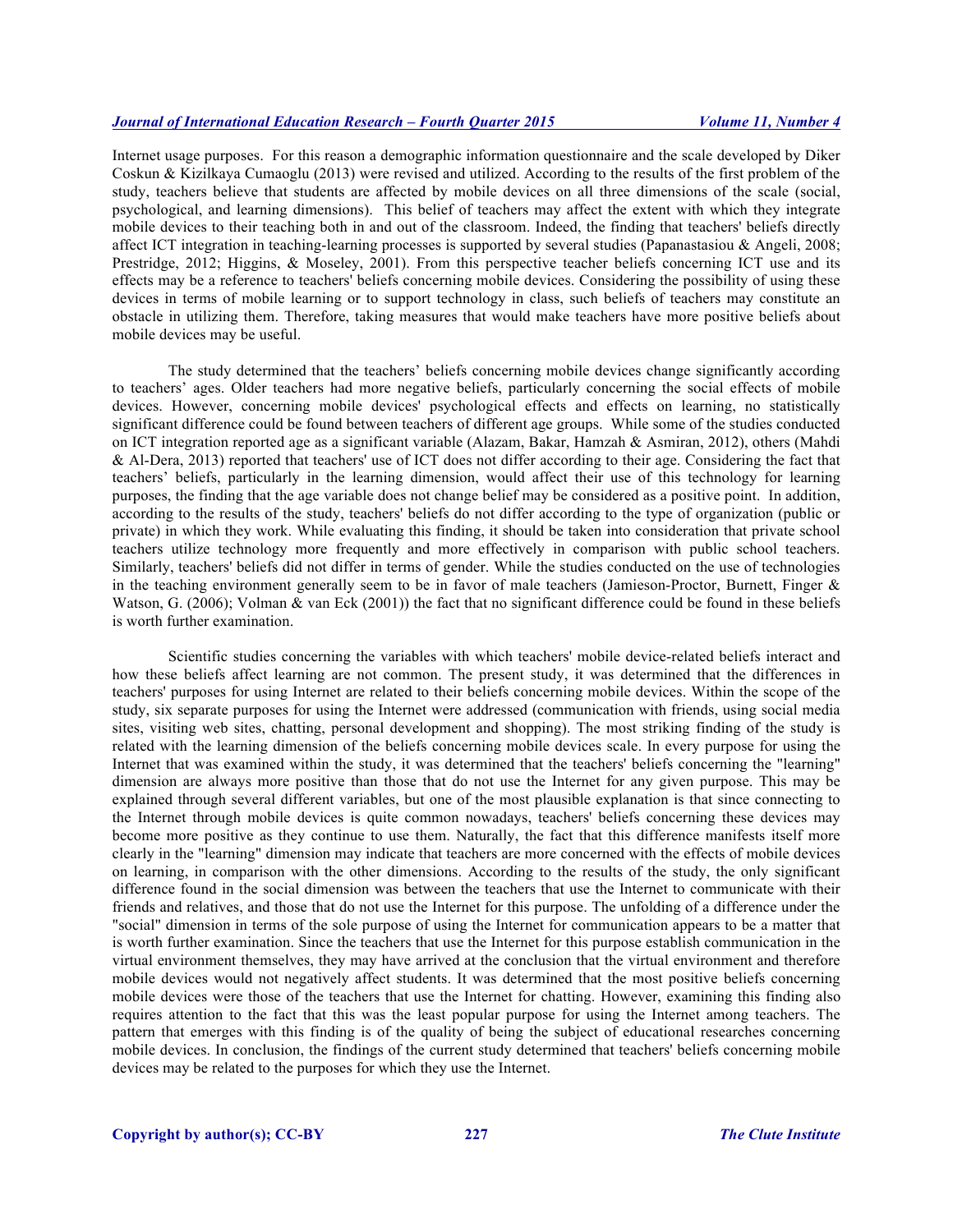Mobile devices' capacity to enable students to carry out both virtual and physical learning activities in the classroom and in an integrated environment reveals the potential of these devices to positively support learning. Accordingly, day by day mobile devices present a technology that can be used more effectively and efficiently than any other technology in the classroom. In consideration of the above mentioned potential of mobile devices, making efforts to integrate them with the classroom would be useful. One such effort would be to plan studies that would reveal the variables that would reveal the variables that would render the beliefs of teachers, one of the most important factors of the educational reform, concerning mobile devices positive. Future studies may also examine whether teachers own mobile devices and their usage patterns, and their relationship to with teachers' beliefs concerning mobile devices.

# **AUTHOR INFORMATION**

**Dr. Gonca Kızılkaya Cumaoğlu** is an Assistant Prof. Dr. At Yeditepe University. She was graduated from Hacettepe Universitiy, Department of Computer & Instructional Technologies. She also worked for 10 years as a Research Assistant while she was doing her PhD at the same department. In 2008 she studied on ERP (Enterprise Resource Planning) software at Germany. Among the courses given by her are as follows: Distance Education, Content and Learning Management Systems, Instructional Technologies, Materal Development and Practice Teaching. Her research fields includes digital literacy, digital footprints, mobile learning, and social networks

#### **REFERENCES**

- Alazam, A. O., Bakar, A. R., Hamzah, R., & Asmiran, S. (2013). Teachers' ICT skills and ICT integration in the classroom: The case of vocational and technical teachers in Malaysia. *Creative Education*, *3*(08), 70.
- Beranuy, M., Oberst, U., Carbonell, X., & Chamarro, A. (2009). Problematic Internet and mobile phone use and clinical symptoms in college students: The role of emotional intelligence. *Computers in Human Behavior*, *25*(5), 1182-1187.
- Blackwel, C. K., Lauricella, A.R., Wartella, E., Robb, M., Schomburg , R. (2013). Adoption and use of technology in early education: The interplay of extrinsic barriers and teacher attitudes. *Computers & Education,* 69, 310–319.
- Bianchi, A., & Phillips, J. G. (2005). Psychological predictors of problem mobile phone use. *CyberPsychology & Behavior*, *8*(1), 39-51.
- Bollen, 1990, Overall fit in covariance structure models: Two types of sample size effects. *Psychological Bulletin, 107*, 256-259.
- Brush, T., Glazewski, K. D., & Hew, K. F. (2008). Development of an instrument to measure preservice teachers' technology skills, technology beliefs, and technology barriers. *Computers in the Schools*, *25*(1-2), 112-125.
- Cheon, J., Lee, S., Croocs, S. M., Song, J. (2012). An investigation of mobile learning readiness in higher education based on the theory of planned behavior. *Computers & Education,* 59, 1054–1064.
- Chen, L.. Y. (2008). Modeling the determinants of Internet use. *Computers & Education,* 51, 545–558.
- Chen, Y. F., Katz, J. E. (2009). Extending family to school life: College students' use of the mobile phone. *Int. J. Human-Computer Studies* 67, 179–191.
- Ching, D., Shuler, C., Lewis, A., Levine, M. H. (2009) Harnessing the Potential of Mobile Technologies for Children and Learning. In A. Druin (Eds.), *Mobile Technology for Children: Designing for Interaction and Learning.* Morgan Kaufmann: USA.
- Common Sense Media & Joan Ganz Cooney Center. (2008). *Growing up digital: adults rate the educational potential of new media and 21st-century skills.* New York: Joan Ganz Cooney Center.
- Coşkun, Y. D., & Cumaoğlu, G. K. (2013). Scale of Teachers' Beliefs on the Effect of the Use of Mobile Devices on Students. *Procedia-Social and Behavioral Sciences*, *106*, 2299-2306.
- De-Marcos, L., Hilera, J. R., Barchino, R., Jiménez, L., Martínez, J. J., Gutiérrez, J. A., Gutiérrez, J. M., Otón, S. (2010). An experiment for improving students performance in secondary and tertiary education by means of m-learning auto-assessment. *Computers & Education,* 55, 1069–1079
- Drent, M., & Meelissen, M. (2008). Which Factors Obstruct or Stimulate Teacher Educators to Use ICT Innovatively? *Computers & Education, 51*(1), 187-199.
- Druin, A. (2009) Introduction: Defining Mobile Technologies, Children and Learning. In A. Druin (Eds.), *Mobile Technology for Children: Designing for Interaction and Learning.* Morgan Kaufmann: USA.

**Copyright by author(s); CC-BY 228** *The Clute Institute*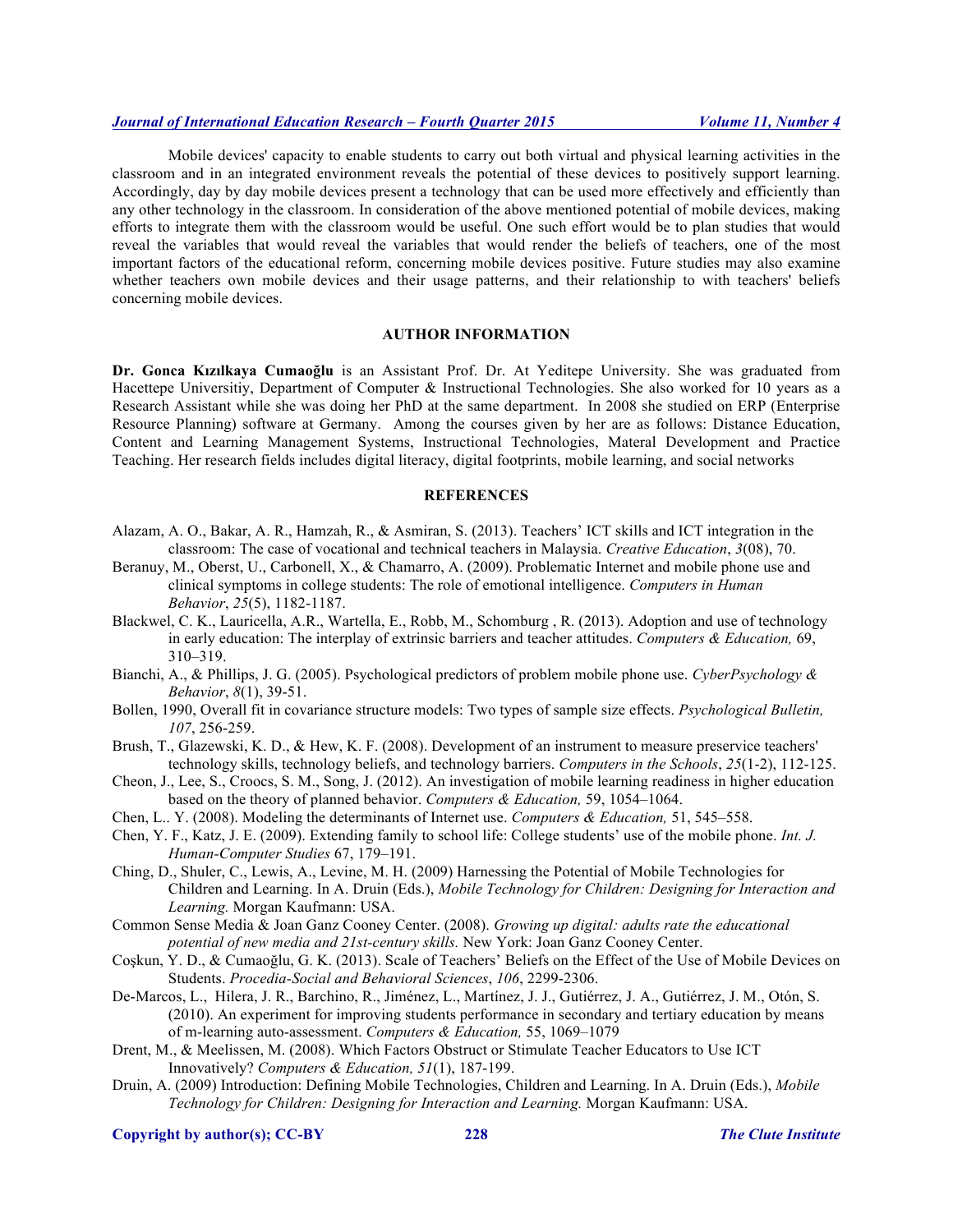Field, R. (2005). Favourable conditions for effective and efficient learning in a blended face-to-face/online method. *Proceedings of ASCILITE*. Retrieved from

http://www.ascilite.org.au/conferences/brisbane05/blogs/proceedings/23\_Field.pdf

- Gadermann, A. M., Guhn, M., & Zumbo, B. D. (2012). Estimating ordinal reliability for Likert-type and ordinal item response data: A conceptual, empirical, and practical guide. *Practical Assessment, Research & Evaluation*, *17*(3), 1-13.
- Hermans, R., Tondeur, J., van Braak, J., Valcke, M. (2008).The impact of primary school teachers' educational beliefs on the classroom use of computers. *Computers & Education,* 51, 1499-1509.
- Higgins, S., & Moseley, D. (2001). Teachers' thinking about ICT and learning: beliefs and outcomes. *Teacher Development*, 5(2), 191–210.
- Hoadley, C. (2009). Social Impacts of Mobile Technologies for Children: Keystone or Invasive Species? *Mobile Technology for Children: Designing for Interaction and Learning.* Morgan Kaufmann: USA.
- Hwang, G., J., Wu, P-H., Ke , H-R. (2011). An interactive concept map approach to supporting mobile learning activities for natural science courses. *Computers & Education,* 57, 2272–2280.
- Jamieson-Proctor, R. M., Burnett, P. C., Finger, G., & Watson, G. (2006). ICT integration and teachers' confidence in using ICT for teaching and learning in Queensland state schools. *Australasian Journal of Educational Technology*, 22(4).
- Kamibeppu, K., & Sugiura, H. (2005). Impact of the mobile phone on junior high-school students' friendships in the Tokyo metropolitan area.*Cyberpsychology & Behavior*, *8*(2), 121-130.
- Liu, T.C., Wang, H.Y., Liang, J. K., Chan, T.W., Ko, H.W., Yang, J. C. (2003). Wireless and mobile technologies to enhance teaching and learning. *Journal of Computer Assisted Learning,* 19, 371-382.
- Lumpe, A. T., & Chambers, E. (2001). Assessing teachers' context beliefs about technology use. *Journal of Research on Technology in Education*, *34*(1), 93-107.
- Mahdi, H. S., & Al-Dera, A. S. A. (2013). The Impact of Teachers' Age, Gender and Experience on the Use of Information and Communication Technology in EFL Teaching. *English Language Teaching*, *6*(6), p57.
- Nunnally, J. C. (1978). *Psychometric theory (2nd ed.).* New York, NY: McGraw-Hill.
- Papanastasiou, E. C., & Angeli, C. (2008). Evaluating the Use of ICT in Education: Psychometric Properties of the Survey of Factors Affecting Teachers Teaching with Technology (SFA-T3). *Educational Technology & Society*, *11* (1), 69-86.
- Plotnikoff, R. C. (1994). *An application of protection motivation theory to coronary heart disease risk factor behaviour in three Australian samples: Community adults, cardiac patients, and school children*. Unpublished doctoral dissertation, University of Newcastle, Newcastle, Australia.Porte, G. 1988. 'Poor language learners and their strategies for dealing with new vocabulary'. *ELT Journal 42J3:*167-72.
- Prestridge, S. (2012). The beliefs behind the teacher that influences their ICT practices. *Computers & education*, *58*(1), 449-458.
- Rossing, J. P., Miller, W. M., Cecil, A. K. & Stamper, S. E. (2012), iLearning: The future of higher education? Student perceptions on learning with mobile tablets. *Journal of the Scholarship of Teaching and Learning,*  12(2), 1-26.
- Sandberg, J., Maris, M., Geus, K. (2011). Mobile English learning: An evidence-based study with fifth graders. *Computers & Education,* 57, 1334–1347.
- Schermelleh-Engel, K., Moosbrugger, H., & Müller, H. (2003). Evaluating the fit of structural equation models: Tests of significance and descriptive goodness-of-fit measures. *Methods of psychological research online*, 8(2), 23-74.
- Sung, E., Mayer, R. E. (2012). Students' beliefs about mobile devices Vs. desktop computers in South Korea and the United States. *Computers & Education,* 59, 1328–1338.
- Swan, K., Hooft, M., Kratcoski, A., Unger,D. (2005). Uses and Effects of Mobile Computing Devices in K–8 Classrooms. *Journal of Research on Technology in Education,* (38)1.
- Şad, N., Akdağ, M. (2010). İngilizce dersinde cep telefonlarıyla üretilen sözlü performans ödevlerinin yazılı performans ödevleriyle karşılaştırılması. *Türk Eğitim Bilimleri Dergisi,* 8(3), 719-740.
- Takao, M., Takahashi, S., & Kitamura, M. (2009). Addictive personality and problematic mobile phone use. *CyberPsychology & Behavior*, *12*(5), 501-507.
- Thomée, S., Dellve, L., Härenstam, A., & Hagberg, M. (2010). Perceived connections between information and communication technology use and mental symptoms among young adults-a qualitative study. *BMC Public Health*,*10*(1), 66.

**Copyright by author(s); CC-BY 229** *The Clute Institute*